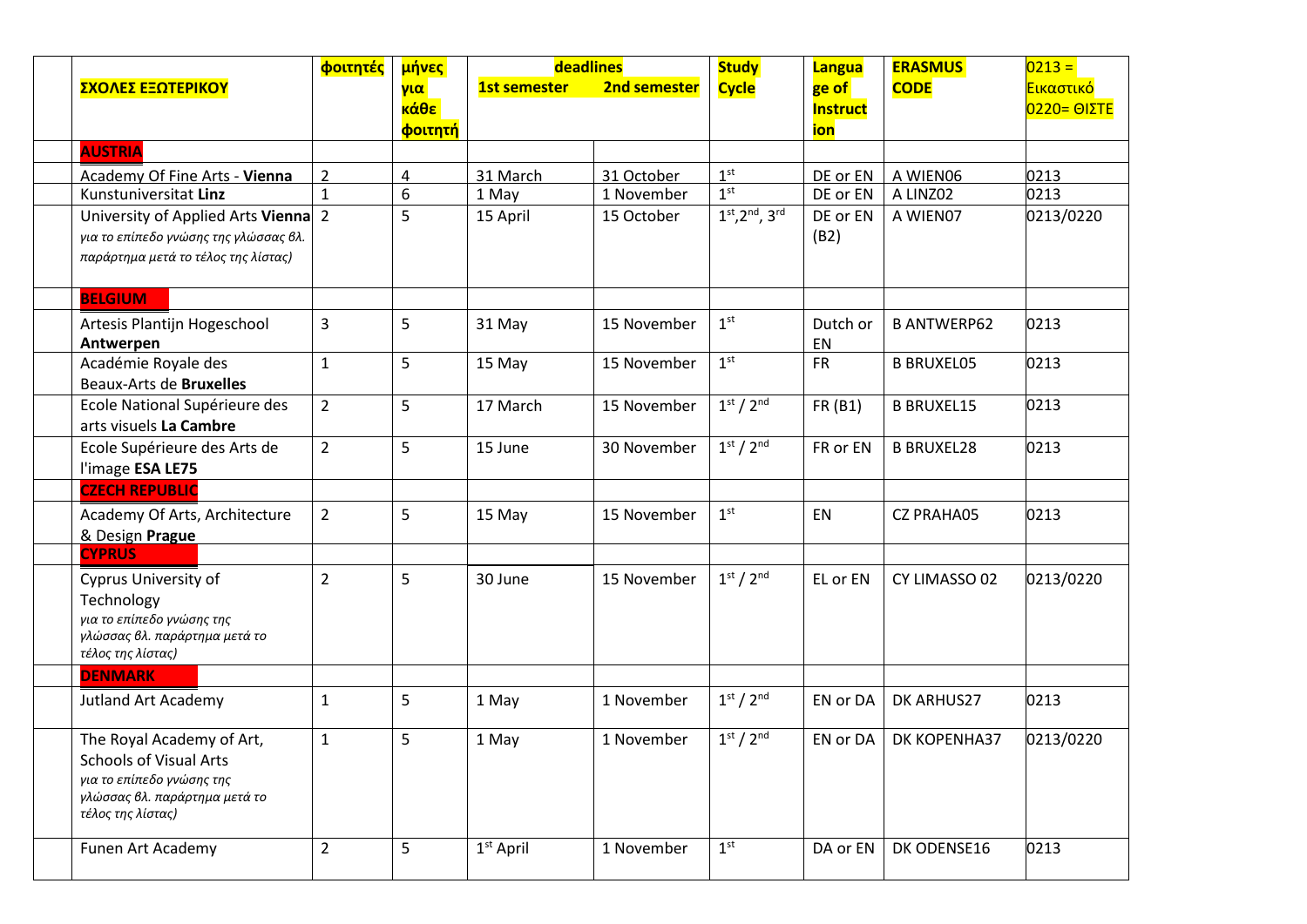| Roskilde University<br><b>FINLAND</b>                                                                                                                           | $\overline{\phantom{0}}$ |             | $\blacksquare$         | $\sim$                   |                                   | DA or EN                 | DK ROSKILD01 | Μόνο<br>καθηγητές |
|-----------------------------------------------------------------------------------------------------------------------------------------------------------------|--------------------------|-------------|------------------------|--------------------------|-----------------------------------|--------------------------|--------------|-------------------|
| AALTO University School of<br>Arts, Design and Architecture<br><b>Helsinki</b>                                                                                  | $\mathbf{1}$             | 6 έως 9     | 1-23 March             | 1-17 October             | 1 <sup>st</sup>                   | FI or EN                 | SF ESPOO12   | 0213              |
| Academy of Fine Arts,<br>University of the Arts Helsinki                                                                                                        | $\overline{2}$           | 5           | 31 <sup>st</sup> March | 15 <sup>th</sup> October | 1 <sup>st</sup> / 2 <sup>nd</sup> | FI or EN                 | SF HELSINK42 | 0213              |
| <b>FRANCE</b>                                                                                                                                                   |                          |             |                        |                          |                                   |                          |              |                   |
| Haute école des arts du<br>Rhin - HEAR                                                                                                                          | $\overline{2}$           | 6           | 15 May                 | 1 November               | 1 <sup>st</sup> / 2 <sup>nd</sup> | $FR + EN$                | F STRASBO51  | 0213              |
| Ecole Supérieur d'Art de la<br><b>Réunion</b>                                                                                                                   | $\mathbf{1}$             | 4 έως<br>10 | 15 June                | 15 November              | 1 <sup>st</sup> /2 <sup>nd</sup>  | <b>FR</b><br>$(A2 - B1)$ | F LEPORT01   | 0213              |
| École Nationale Supérieure des<br>arts décoratifs Paris<br>για το επίπεδο γνώσης της γλώσσας βλ.<br>παράρτημα μετά το τέλος της λίστας)                         | $\overline{2}$           | 5           | 15 May                 | 15 May                   | 1 <sup>st</sup>                   | <b>FR</b>                | F PARIS116   | 0213/0220         |
| École Supérieure des beaux-<br>arts Tours Angers Le Mans<br>(EPCC esba TALM)<br>για το επίπεδο γνώσης της γλώσσας<br>βλ. παράρτημα μετά το τέλος της<br>λίστας) | $\overline{2}$           | 5           | 15 May                 | 15 November              | 1 <sup>st</sup> /2 <sup>nd</sup>  | $FR + EN$                | F ANGERS30   | 0213/0220         |
| École Nationale Supérieure des<br>beaux-arts Paris                                                                                                              | $\mathbf{1}$             | 4           | 1 May                  | 1 November               | 2nd (4 ή 5<br>έτος)               | <b>FR</b>                | F PARIS117   | 0213              |
| École européenne Supérieure<br>de l'image ANGOULEME<br><b>POITIERS</b>                                                                                          | $\overline{2}$           | 4           | 15 June                | 30 November              | 1 <sup>st</sup> / 2 <sup>nd</sup> | FR or EN                 | F ANGOULE05  | 0213              |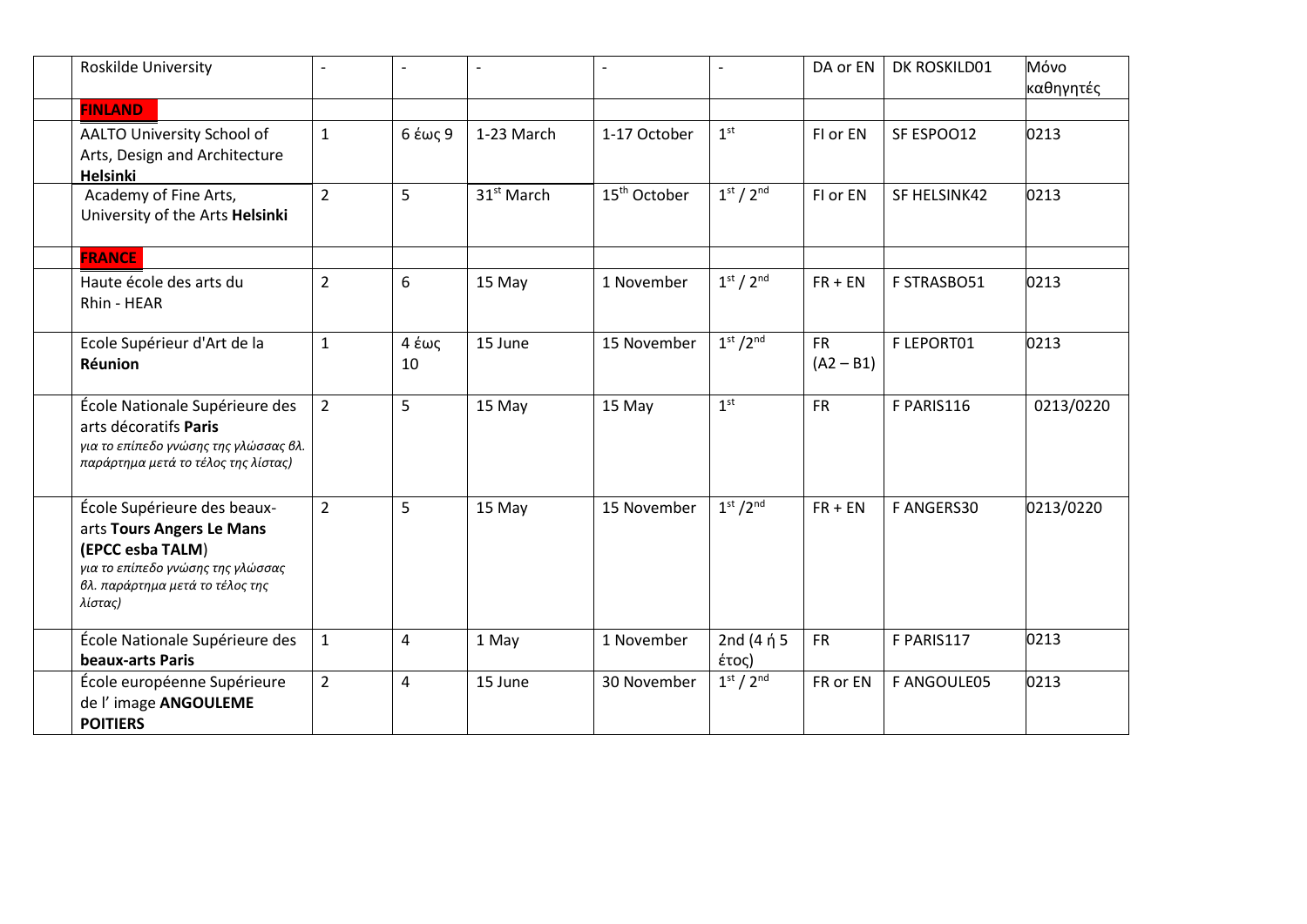| ÉCOLE SUPÉRIEURE D'ART ET DE<br><b>DESIGN MARSEILLE-</b><br>MÉDITERRANÉE (ESADMM)                                                    | $\overline{2}$ | 5              | 30 May    | 1 November               | 1 <sup>st</sup>                   | FR or EN          | F MARSEIL51  | 0213      |
|--------------------------------------------------------------------------------------------------------------------------------------|----------------|----------------|-----------|--------------------------|-----------------------------------|-------------------|--------------|-----------|
| Université Paris 8<br>για το επίπεδο γνώσης της<br>γλώσσας βλ. παράρτημα μετά<br>το τέλος της λίστας)                                | 5              | 5              | 30 May    | 31 October               | 1 <sup>st</sup>                   | <b>FR</b>         | F PARISO8    | 0213/0220 |
| École Européenne Supérieure<br>D'art De Bretagne Brest-<br>Lorient-Quimper-Rennes<br>(EESAB)                                         | $\overline{2}$ | 6              | 15 May    | 15 November              | $1st$ , $2nd$                     | FR or EN          | F RENNES49   | 0213      |
| Université De Picardie Jules<br>Verne - Amiens<br>για το επίπεδο γνώσης της γλώσσας<br>βλ. παράρτημα μετά το τέλος της<br>λίστας)    | $\overline{2}$ | 6              | 1 June    | 1 November               | 1 <sup>st</sup>                   | $FR + EN$         | F AMIENS01   | 0220      |
| Ecole Supérieure D' Arts du<br>Nord-Pas de Calais (Dunkerque<br>Tourcoing)                                                           | $\overline{2}$ | 5              | 15 June   | 20 November              | 1 <sup>st</sup>                   | <b>FR</b>         | F TOURCOI11  | 0213      |
| ISBA Institut Supérieur des<br>beaux-arts de Besançon                                                                                | 4              | 5              | 31 May    | 1 November               | 1 <sup>st</sup> / 2 <sup>nd</sup> | $FR + EN$<br>(B1) | F BESANCO14  | 0213      |
| Ecole Supérieure des beaux-arts<br>de Nîmes                                                                                          | $\overline{2}$ | 9              | 15 June   | 15 November              | 1 <sup>st</sup> / 2 <sup>nd</sup> | <b>FR</b>         | F NIMES15    | 0213      |
| Ecole d'Enseignement Supérieur<br>d'Art de Bordeaux                                                                                  | $\mathbf{1}$   | 5              | 13th June | 7th<br>November          | 1 <sup>st</sup>                   | $FR + EN$         | F BORDEAU36  | 0213      |
| Ecole Supérieure d'art des<br>Pyrénées Pau-Tarbes<br>για το επίπεδο γνώσης της γλώσσας<br>βλ. παράρτημα μετά το τέλος της<br>λίστας) | $\overline{2}$ | 5              | 31 May    | 30<br>November           | 1 <sup>st</sup> / 2 <sup>nd</sup> | $FR + EN$         | F PAU22      | 0213/0220 |
| Ecole Supérieure d'Art et de<br>Design de Reims                                                                                      | $\overline{2}$ | $\overline{2}$ | 1 May     | $\mathbf{1}$<br>November | 1 <sup>st</sup> /2 <sup>nd</sup>  | $FR + EN$         | F REIMS23    | 0213      |
| Ecole Nationale Supérieure<br>d'arts de Paris-Cergy                                                                                  | $\overline{2}$ | 2              | 15 May    | 15 November              | 1 <sup>st</sup> / 2 <sup>nd</sup> | FR+EN             | F CERGY P-09 | 0213      |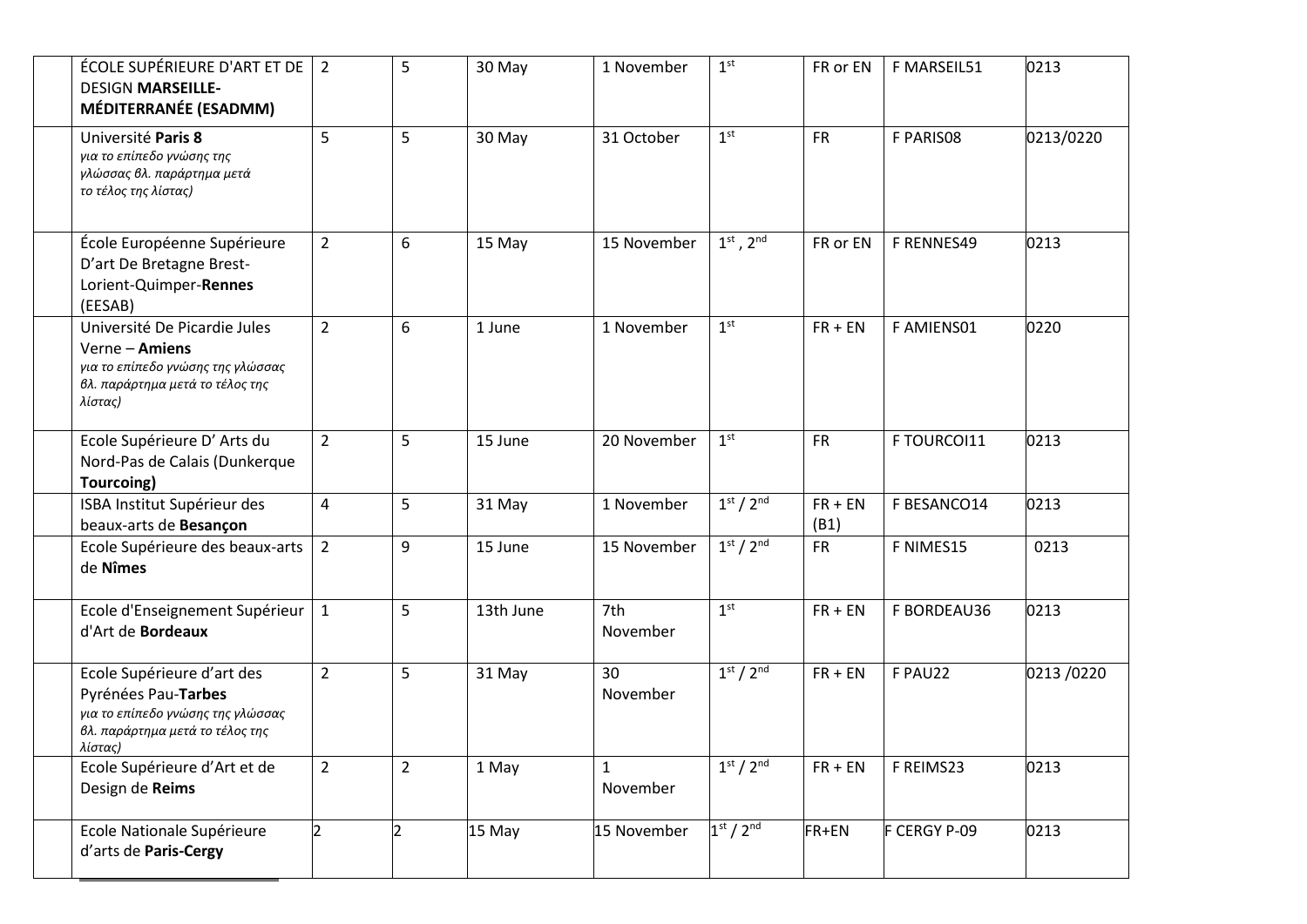| <b>GERMANY</b>                                                                                                                                                      |                |                          |                |                          |                                                        |                   |                    |                   |
|---------------------------------------------------------------------------------------------------------------------------------------------------------------------|----------------|--------------------------|----------------|--------------------------|--------------------------------------------------------|-------------------|--------------------|-------------------|
| University of the Arts Bremen                                                                                                                                       | $\mathbf{1}$   | 9                        | 15 May         | 15 November              | $1st/2nd/3rd$                                          | $DE + EN$<br>(B2) | D BREMEN03         | 0213              |
| University of Fine Arts Munster                                                                                                                                     | $\overline{2}$ | 6                        | 1 May          | 1 November               | 1 <sup>st</sup> /2 <sup>nd</sup>                       | DE +EN            | <b>D MUNSTER05</b> | 0213              |
| Philipps-Universitat Marburg<br>για το επίπεδο γνώσης της γλώσσας βλ.<br>παράρτημα μετά το τέλος της λίστας)                                                        | $\overline{2}$ | 6                        | 15 July        | 15 January               | $1st/2nd/3rd$                                          | $DE + EN$<br>(B1) | D MARBURG01        | 0213/0220         |
| Hochschule fur Bildende Kunste<br><b>Dresden</b>                                                                                                                    | $\overline{2}$ | 10                       | 1 July         | 1 January                | 1 <sup>st</sup> /2 <sup>nd</sup>                       | $DE + EN$         | D DRESDEN04        | 0213              |
| <b>Burg Giebichenstein</b><br>Kunsthochschule Halle<br>University of Art and Design<br>για το επίπεδο γνώσης της γλώσσας βλ.<br>παράρτημα μετά το τέλος της λίστας) | $\overline{2}$ | 5                        | 15 May         | 15 November              | 1 <sup>st</sup>                                        | DE or EN          | D HALLE03          | 0213/0220         |
| Academy of Fine Arts Leipzig                                                                                                                                        | 1 or 2         | 5                        | 15 May         | 15 November              | 1 <sup>st</sup> / 2 <sup>nd</sup>                      | DE (B1)           | D LEIPZIG04        | 0213              |
| Kunsthochschule Berlin -<br><b>Weißensee</b>                                                                                                                        | $\overline{2}$ | 5                        | 15 April       | 15 November              | 1 <sup>st</sup> / 2 <sup>nd</sup>                      | $DE + EN$         | D BERLIN18         | 0213              |
| Hochschule Für<br>Gestaltung Offenbach                                                                                                                              | 4              | 5                        | 15 May         | 15 November              | 1 <sup>st</sup>                                        | DE                | D OFFENBA01        | 0213              |
| Staatliche Hochschule fur<br>Gestaltung Karlsruhe                                                                                                                   | $\mathbf{1}$   | 1 term                   | 30 June        | 31 January               | 1 <sup>st</sup>                                        | DE                | D KARLSRU06        | 0213              |
| Akademie Der Bildenden Künste<br>München                                                                                                                            | $\overline{2}$ | 9                        | 30 June        | 30 June                  | 1 <sup>st</sup> / 2 <sup>nd</sup>                      | $DE + EN$         | D MUNCHEN04        | 0213              |
| Universitat Kassel                                                                                                                                                  | 5              | 5                        | 15 July        | 15 January               | 1 <sup>st</sup> / 2 <sup>nd</sup> /<br>3 <sup>rd</sup> | DE                | D KASSEL01         | 0213              |
| <b>Bauhaus Universitat Weimar</b>                                                                                                                                   | $\mathbf{1}$   | 6                        | 15 June        | 15 December              | 2 <sup>nd</sup>                                        | $DE + EN$         | D WEIMAR01         | 0213              |
| UdK Berlin                                                                                                                                                          | $\mathbf{1}$   | 5                        | 15 April       | 15 November              | 1 <sup>st</sup>                                        | DE                | D BERLINO3         | 0213              |
| Muthesius University of Fine Arts -<br>and Design - Kiel                                                                                                            |                |                          | 15 May         | 15 November              | 1 <sup>st</sup> / 2 <sup>nd</sup>                      | DE                | D KIEL05           | καθηγητές<br>μόνο |
| <b>Hafencity University Hamburg</b>                                                                                                                                 |                | $\overline{\phantom{a}}$ | $\overline{a}$ | $\overline{\phantom{a}}$ | $\overline{\phantom{a}}$                               | DE                | DHAMBURG12         | καθηγητές<br>μόνο |
| <b>HUNGARY</b>                                                                                                                                                      |                |                          |                |                          |                                                        |                   |                    |                   |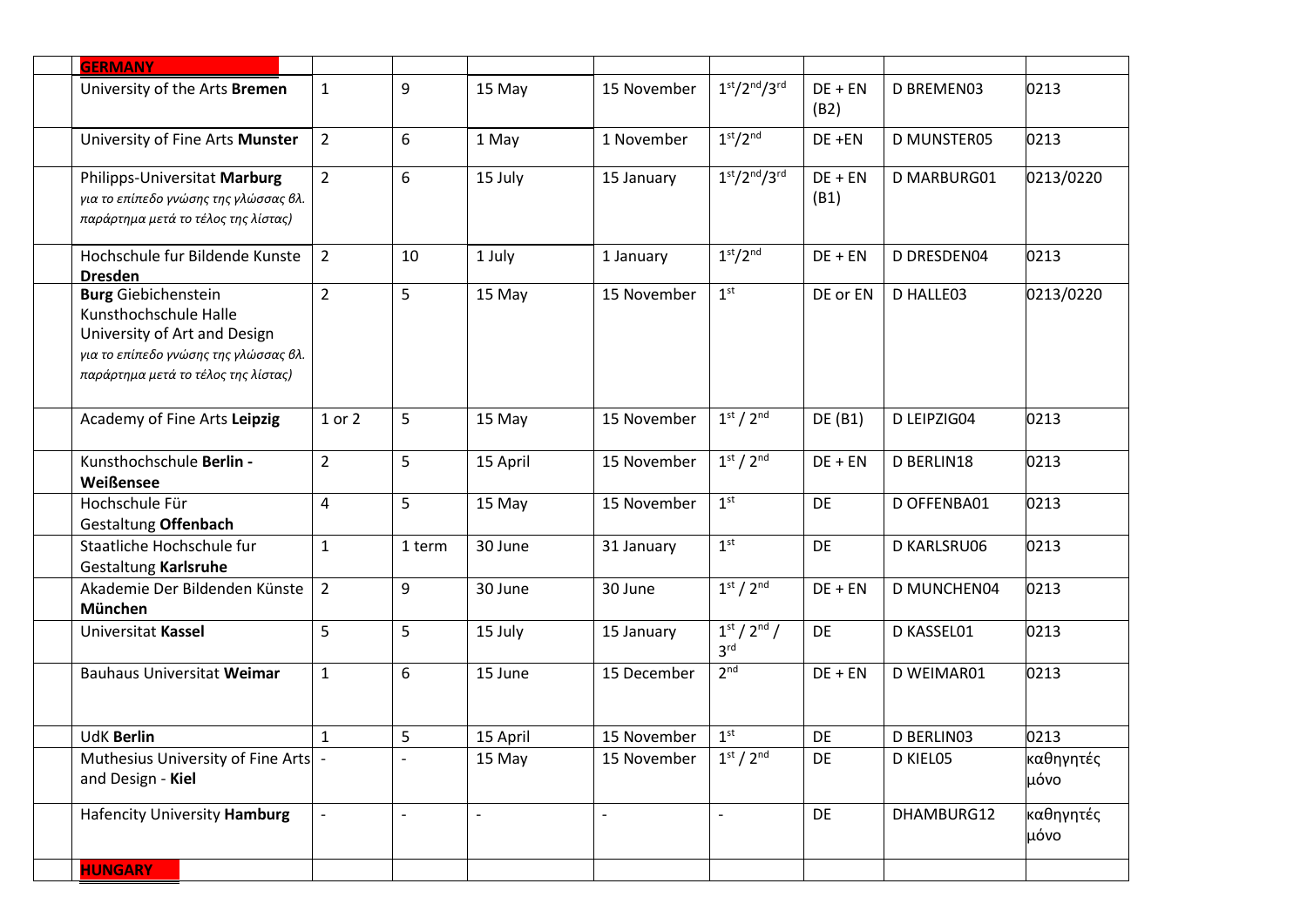| Hungarian University Of Fine<br>Arts, Budapest                                                                                                   | $\overline{2}$         | 4              | 15 May         | 30 October  | 1 <sup>st</sup>                   | HU or EN               | HU BUDAPES26        | 0213      |
|--------------------------------------------------------------------------------------------------------------------------------------------------|------------------------|----------------|----------------|-------------|-----------------------------------|------------------------|---------------------|-----------|
| <b>ICELAND</b>                                                                                                                                   |                        |                |                |             |                                   |                        |                     |           |
| Iceland University of the<br>Arts                                                                                                                | $1 - 2$                | 5              | 15 April       | 15 October  | 1 <sup>st</sup> / 2 <sup>nd</sup> | IC or EN<br>(B2)       | IS REYKJAV06        | 0213      |
| <b>IRELAND</b>                                                                                                                                   |                        |                |                |             |                                   |                        |                     |           |
| National College Of Art &<br>Design - Dublin                                                                                                     | $\overline{2}$         | 5              | not applicable | 15 October  | 1 <sup>st</sup>                   | EN                     | <b>IRL DUBLIN14</b> | 0213      |
| <b>ITALY</b>                                                                                                                                     |                        |                |                |             |                                   |                        |                     |           |
| Accademia di Belle Arti<br>Palermo                                                                                                               | $\overline{2}$         | $\overline{2}$ | 15 June        | 15 November | 1st                               | $IT + EN$              | I PALERMO03         | 0220      |
| Accademia Albertina delle Belle<br>Arti Torino                                                                                                   | $\overline{2}$         | 6              | 30 June        | 20 December | 1 <sup>st</sup>                   | $IT + EN$              | I TORINO04          | 0213      |
| Accademia Di Belle Arti di<br><b>Bologna</b>                                                                                                     | $\overline{2}$         | 4              | 15 June        | 15 November | 1 <sup>st</sup>                   | IT $(A1) +$<br>EN      | I BOLOGNA03         | 0213      |
| Accademia Di Belle Arti di<br><b>Firenze</b>                                                                                                     | $\overline{2}$         | 9              | 1 June         | 1 November  | 1 <sup>st</sup>                   | $\mathsf{I}\mathsf{T}$ | I FIRENZE03         | 0213      |
| Accademia Di Belle Arti di Brera<br><b>Milano</b>                                                                                                | $3$ (BA)<br>/2<br>(MA) | 6 each         | 15 June        | 15 November | 1 <sup>st</sup> / 2 <sup>nd</sup> | $IT + EN$              | I MILANO08          | 0213      |
| Accademia Di Belle Arti di Roma<br>για το επίπεδο γνώσης της γλώσσας βλ.<br>παράρτημα μετά το τέλος της λίστας)                                  | $\overline{2}$         | $\overline{4}$ | 31 May         | 1 November  | 1 <sup>st</sup>                   | $IT + EN$              | I ROMA06            | 0213/0220 |
| Accademia Di Belle Arti di<br>Venezia                                                                                                            | $\overline{2}$         | 6              | 15 May         | 15 November | 1 <sup>st</sup>                   | $\mathsf{I}\mathsf{T}$ | I VENEZIA03         | 0213      |
| Fondazione Accademia di Belle<br>Arti "P. Vannucci" - Perugia<br>για το επίπεδο γνώσης της γλώσσας<br>βλ. παράρτημα μετά το τέλος της<br>λίστας) | $\mathbf{1}$           | 5              | 1 June         | 1 November  | 1 <sup>st</sup>                   | $IT + EN$              | I PERUGIA04         | 0213/0220 |
| Accademia Di Belle Arti di<br>Carrara                                                                                                            | $\overline{2}$         | 9              | 30 June        | 15 November | 1 <sup>st</sup>                   | $\mathsf{I}\mathsf{T}$ | I CARRARA01         | 0213      |
| <b>LITHUANIA</b>                                                                                                                                 |                        |                |                |             |                                   |                        |                     |           |
| VILNIAUS DAILES AKADEMIJA<br>Lithuania                                                                                                           | $\overline{2}$         | 5              | 15 May         | 15 November | 1 <sup>st</sup>                   | LI or EN               | LT VILNIUS03        | 0213      |
| <b>NETHERLANDS</b>                                                                                                                               |                        |                |                |             |                                   |                        |                     |           |
| <b>ArtEZ</b> Institute of the Arts                                                                                                               | $\overline{2}$         | 5              | 1 April        | 1 November  | 1 <sup>st</sup> / 2 <sup>nd</sup> | EN (or<br>Dutch)       | NL ENSCHED04        | 0213      |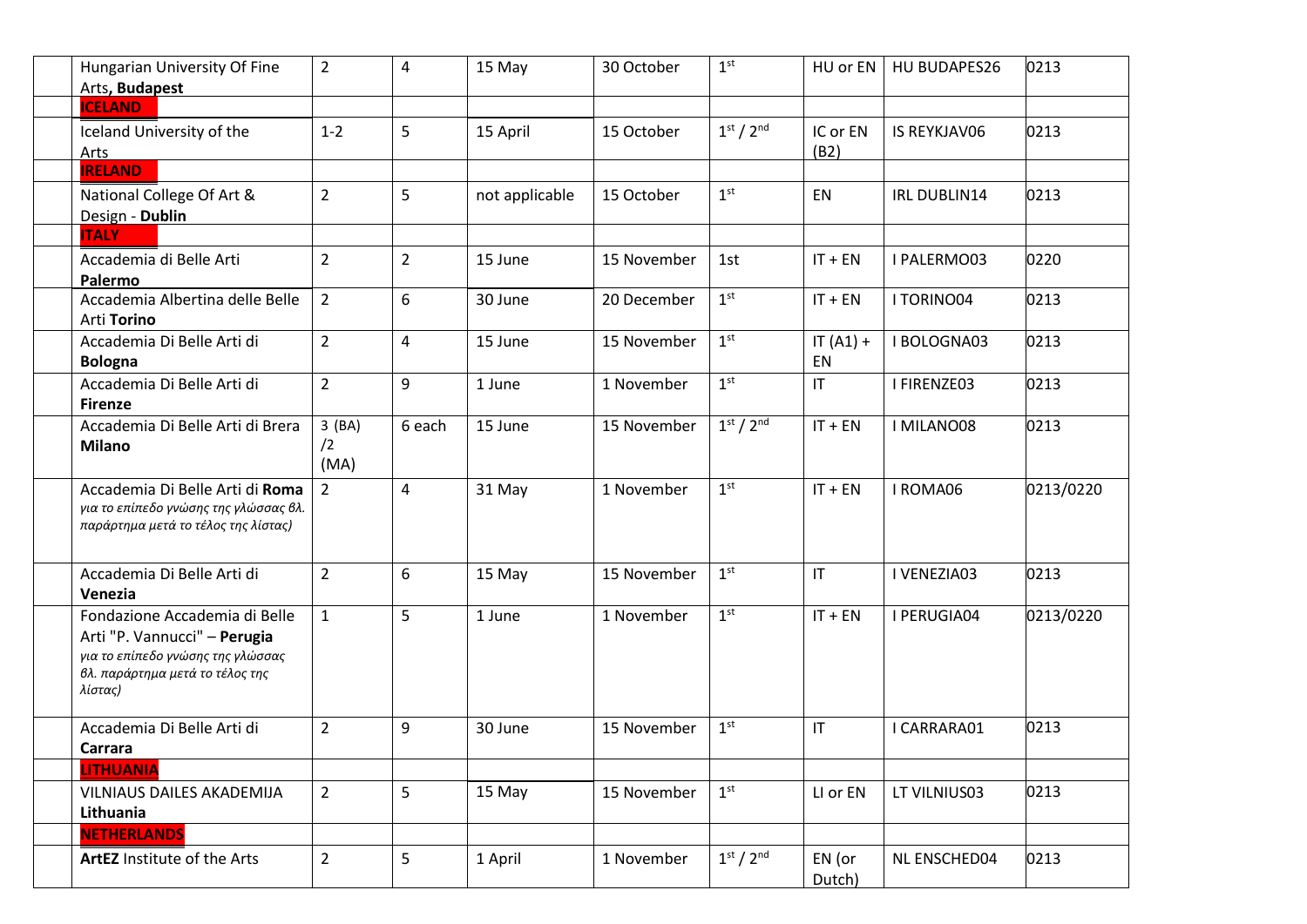| Royal Academy Of Art - Hague                                          | $\mathbf{1}$   | 5              | 1 May         | 1 October     | 1 <sup>st</sup>                            | EN                            | <b>NL SGRAVE05</b>  | 0213 |
|-----------------------------------------------------------------------|----------------|----------------|---------------|---------------|--------------------------------------------|-------------------------------|---------------------|------|
| Rotterdam University of<br>Applied Sciences - Hogeschool<br>Rotterdam | $\overline{2}$ | 5              | 1 May         | 1 November    | 1 <sup>st</sup> / 2 <sup>nd</sup>          | Dutch or<br>EN                | NL ROTTERD03        | 0213 |
| Gerrit Rietveld Academie,<br>Amsterdam                                | $\overline{2}$ | 5              | 1 April-1 May | 1 April-1 May | $1^{st} / 2^{nd} / 3^{rd}$                 | Dutch or<br><b>EN</b><br>(B2) | NL AMSTERD57        | 0213 |
| <b>NORWAY</b>                                                         |                |                |               |               |                                            |                               |                     |      |
| Oslo National Academy of the<br>Arts                                  | $\mathbf{1}$   | 5              | 1 April       | 1 October     | 1 <sup>st</sup> / 2 <sup>nd</sup>          | NO or EN                      | N OSLO07            | 0213 |
| <b>POLAND</b><br>Szczecin Academy of Art                              | $\overline{2}$ | 6              | 30 June       | 30 November   | 1 <sup>st</sup> / 2 <sup>nd</sup>          | PL or EN                      | PL SZCZECI15        | 0213 |
|                                                                       |                |                |               |               |                                            |                               |                     |      |
| Jan Matesco Academy of Fine<br>Arts in Krakow                         | $\overline{2}$ | $\overline{4}$ | 15 June       | 15 November   | 1 <sup>st</sup> / 2 <sup>nd</sup>          | PL or EN                      | PL KRAKOW10         | 0213 |
| The E.Geppert Academy of Art<br>and Design in Wroclaw                 | $\overline{2}$ | 5              | 30 May        | 30 November   | $1^{st} / 2^{nd} /$<br>3 <sup>rd</sup>     | PL or EN                      | PL WROCLAW07        | 0213 |
| Strzeminski Academy of Fine<br>Arts Lodz                              | $\overline{2}$ | 10             | 31 May        | 15 November   | 1 <sup>st</sup> / 2 <sup>nd</sup>          | PL or EN                      | PL LODZ05           | 0213 |
| Academy Of Fine Arts In<br>Warsaw                                     | $\mathbf{1}$   | 4              | 31 May        | 30 November   | 1 <sup>st</sup>                            | PL or EN                      | PL WARSZAW10        | 0213 |
| <b>PORTUGAL</b>                                                       |                |                |               |               |                                            |                               |                     |      |
| Universidade de Lisboa - Lisboa                                       | $\mathbf{1}$   | 5              | 30 June       | 31 October    | 1 <sup>st</sup> / 2nd /<br>3 <sup>rd</sup> | PT or EN                      | P LISBOA109         | 0213 |
| <b>ROMANIA</b>                                                        |                |                |               |               |                                            |                               |                     |      |
| Universitatea Nationala De Arte<br><b>Bucuresti</b><br><b>SPAIN</b>   | $\overline{2}$ | 6              | 30 June       | 30 November   | 1 <sup>st</sup>                            | RO or EN                      | <b>RO BUCURES29</b> | 0213 |
| Universitat De Barcelona                                              | $\overline{2}$ | 5              | 15 June       | 15 November   | 1 <sup>st</sup>                            | $CA$ or $ES +$<br>EN          | E BARCELO01         | 0213 |
| Universidad Del País Vasco<br><b>Bilbao</b>                           | $\overline{2}$ | 9              | 30 June       | 30 November   | 1 <sup>st</sup>                            | ES or EN                      | E BILBAO01          | 0213 |
| Universidad De Castilla La<br>Mancha                                  | $\overline{2}$ | 5              | 15 June       | 30 November   | 1 <sup>st</sup>                            | ES or EN                      | E CIUDA-R01         | 0213 |
| Universidad De Granada                                                | $\overline{2}$ | 9              | 15 June       | 31 October    | 1 <sup>st</sup>                            | <b>ES (B1)</b><br>level)      | E GRANADA01         | 0213 |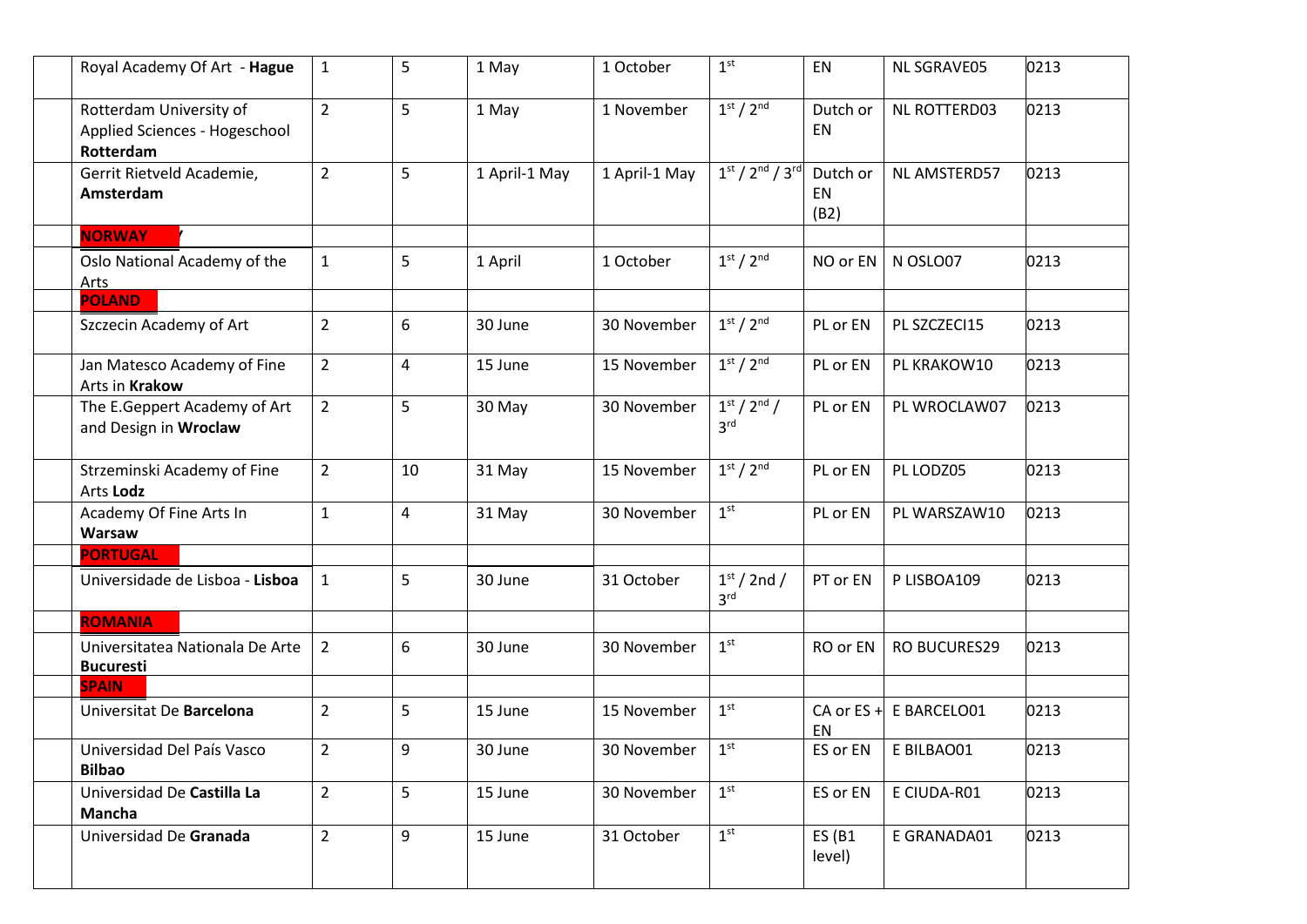| Universidad Complutense De<br><b>Madrid</b><br>για το επίπεδο γνώσης της γλώσσας βλ.<br>παράρτημα μετά το τέλος της λίστας) | 5                      | 9       | 15 June                                                                  | 30 November | 1 <sup>st</sup>                   | ES        | E MADRID03             | 0213/0220 |
|-----------------------------------------------------------------------------------------------------------------------------|------------------------|---------|--------------------------------------------------------------------------|-------------|-----------------------------------|-----------|------------------------|-----------|
| Universidad Politécnica De<br>Valencia<br>για το επίπεδο γνώσης της γλώσσας βλ.<br>παράρτημα μετά το τέλος της λίστας)      | $\overline{2}$         | 9       | 15 June                                                                  | 30 November | 1 <sup>st</sup>                   | <b>ES</b> | E VALENCIO2            | 0213/0220 |
| Universidad de la Laguna                                                                                                    | $\overline{2}$         | 5       | 15 June                                                                  | 15 October  | 1 <sup>st</sup> /2 <sup>nd</sup>  | ES        | E TEERIF01             | 0213      |
| <b>SWEDEN</b><br>Royal Institute of Art Stockholm 1                                                                         |                        | 5       | 1 April                                                                  | 1 November  | 1st                               | EN        | S STOCKHO10            | 0213      |
| <b>SWITZERLAND</b>                                                                                                          |                        |         | Οι φοιτητές επιχορηγούνται από το Ελβετικό Κράτος και όχι από το Erasmus |             |                                   |           |                        |           |
| Zurcher Hochschule Der Kunste<br>(ZHDK)                                                                                     | $\mathbf{1}$           | 5 to 10 | 1 April                                                                  | 1 October   | 1 <sup>st</sup>                   | EN        | CH ZURICH20            | 0213      |
| Academy of Art and Design -<br>University of Applied Sciences<br>Arts<br>Northwestern<br>and<br>Switzerland (FHNW)          | $\overline{2}$         | 5       |                                                                          |             | 1 <sup>st</sup> / 2 <sup>nd</sup> | FR+EN     | CH BRUGG02             | 0213      |
| Academy of Art and Design -<br>University of Applied Sciences<br>and Arts Western Switzerland<br>(HEAD)                     | 2/1<br>(2nd)<br>cycle) | 5       | 30 May                                                                   | 31 October  | 1 <sup>st</sup>                   | EN        | <b>CH</b><br>DELEMON02 | 0213      |
| <b>TURKEY</b>                                                                                                               |                        |         |                                                                          |             |                                   |           |                        |           |
| <b>MIMAR SINAN FINE ARTS</b><br><b>UNIVERSITY</b>                                                                           | 3                      | 5       | 30 May                                                                   | 14 November | 1 <sup>st</sup>                   | EN or TU  | TR ISTANBU06           | 0213      |
| <b>UNITED KINGDOM</b>                                                                                                       |                        |         |                                                                          |             |                                   |           |                        |           |
| Middlesex University - London                                                                                               | $\overline{2}$         | 5       | 1 May                                                                    | 1 November  | 1 <sup>st</sup>                   | EN        | <b>UK</b><br>LONDON67  | 0213      |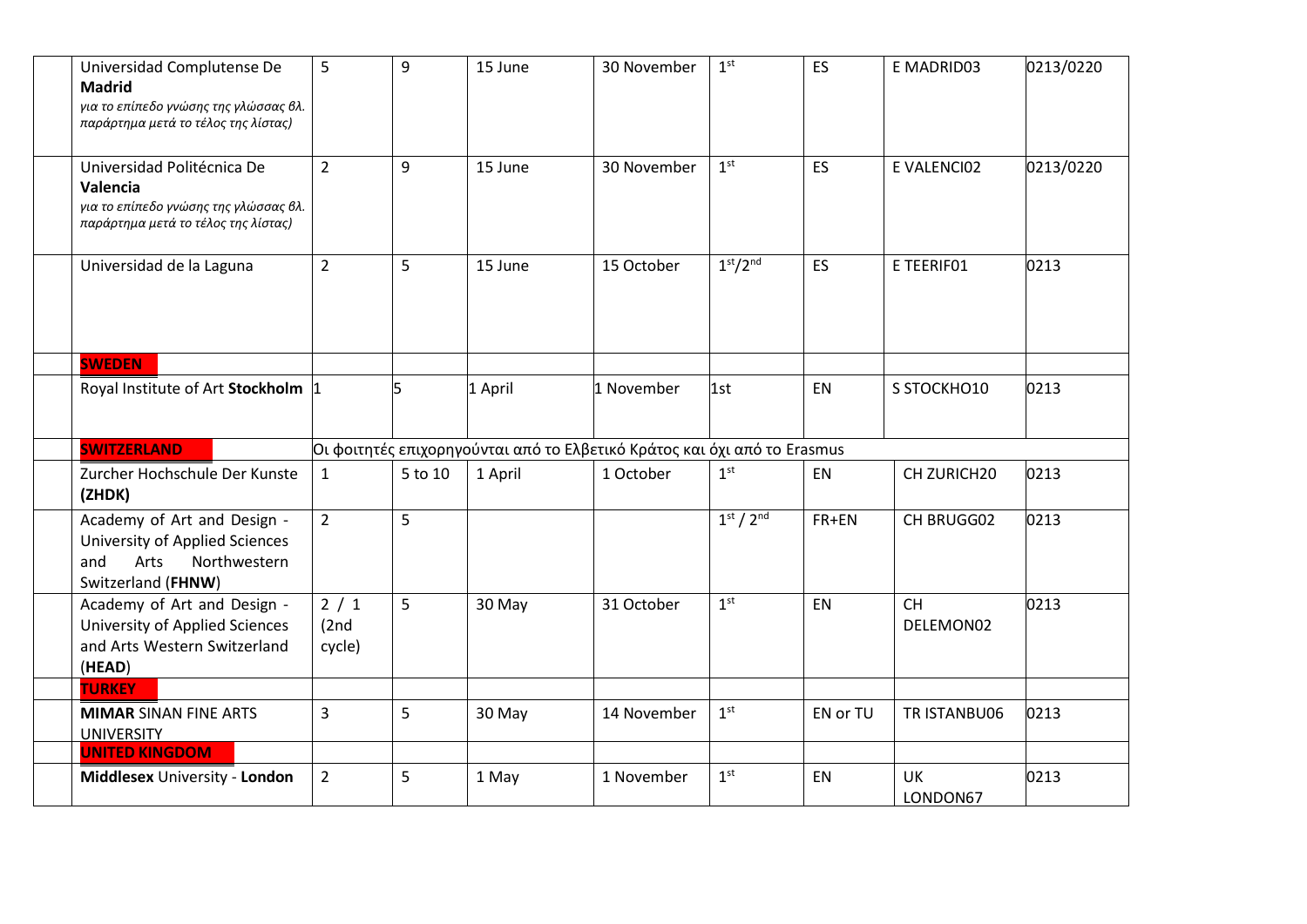## ΠΑΡΑΡΤΗΜΑ ΣΧΕΤΙΚΑ ΜΕ ΤΟ ΕΠΙΠΕΔΟ ΓΝΩΣΗΣ ΤΗΣ ΓΛΩΣΣΑΣ ΑΝΑ ΙΔΡΥΜΑ

University of Applied Arts Vienna **LANGUAGE REQUIREMENT** English B2

**German B2** 

Cyprus University of Technology **LANGUAGE REQUIREMENT Greek B2** 

**English B2** 

The Royal Academy of Art, Schools of Visual Arts LANGUAGE REQUIREMENT **English or Danish English or Danish** Applicants must have sufficient fluency in English (B1) to

**We expect** a profound knowledge of **English (B2)** from **all students**! **Basic knowledge** of **German** is strongly recommended, as a lot of lectures are held in German. Dept. of **Graphics and Advertising and Language Arts**: **German knowledge** level **B1-B2** is obligatory! **We recommend** attending a **German course** before and during the exchange in Vienna. There will be a free German course offered and organized by our Student Union.

**Greek is the official language of instruction at CUT.**

Incoming students are expected to have knowledge of the English language **up to level B2 at least.** They should include in their application documents official language examination certificates, such as TOEFL, IGCSE or a similar language proof. In case these are not available the students must present a certificate from their home university which verifies their knowledge of English Language up to level B2 and at the same time indicate the courses and level of English attended on their Transcript of Records. It is up to the host department to decide whether this certificate is considered enough for the student's acceptance.

communicate with professors, assistant professors and fellow students with ease, but there are no formal requirements for specific exam scores. Courses are taught in both Danish and English, for instance, the Open Practice course, which is the main theoretical course in artistic research is always taught in English. The MFA is taught in English as well, whereas the BFA is taught mainly in Danish.

We offer a minor in art, writing and research. Please see the study regulation for that and the study plans for the past two years of the Institute of Art, Writing and Research here:

[https://kunstakademiet.dk/sites/default/files/studieordning](https://kunstakademiet.dk/sites/default/files/studieordning-for-minor-i-kunst-skrift-og-forskning_2018_eng.pdf)[for-minor-i-kunst-skrift-og-forskning\\_2018\\_eng.pdf](https://kunstakademiet.dk/sites/default/files/studieordning-for-minor-i-kunst-skrift-og-forskning_2018_eng.pdf) [https://kunstakademiet.dk/sites/default/files/studieplan\\_iksf](https://kunstakademiet.dk/sites/default/files/studieplan_iksf_e17.pdf) [\\_e17.pdf](https://kunstakademiet.dk/sites/default/files/studieplan_iksf_e17.pdf) [https://kunstakademiet.dk/sites/default/files/studieplan](https://kunstakademiet.dk/sites/default/files/studieplan-iksf-f18.pdf)[iksf-f18.pdf](https://kunstakademiet.dk/sites/default/files/studieplan-iksf-f18.pdf) [https://kunstakademiet.dk/sites/default/files/studieplan\\_iksf](https://kunstakademiet.dk/sites/default/files/studieplan_iksf_e18_sn.pdf) [\\_e18\\_sn.pdf](https://kunstakademiet.dk/sites/default/files/studieplan_iksf_e18_sn.pdf)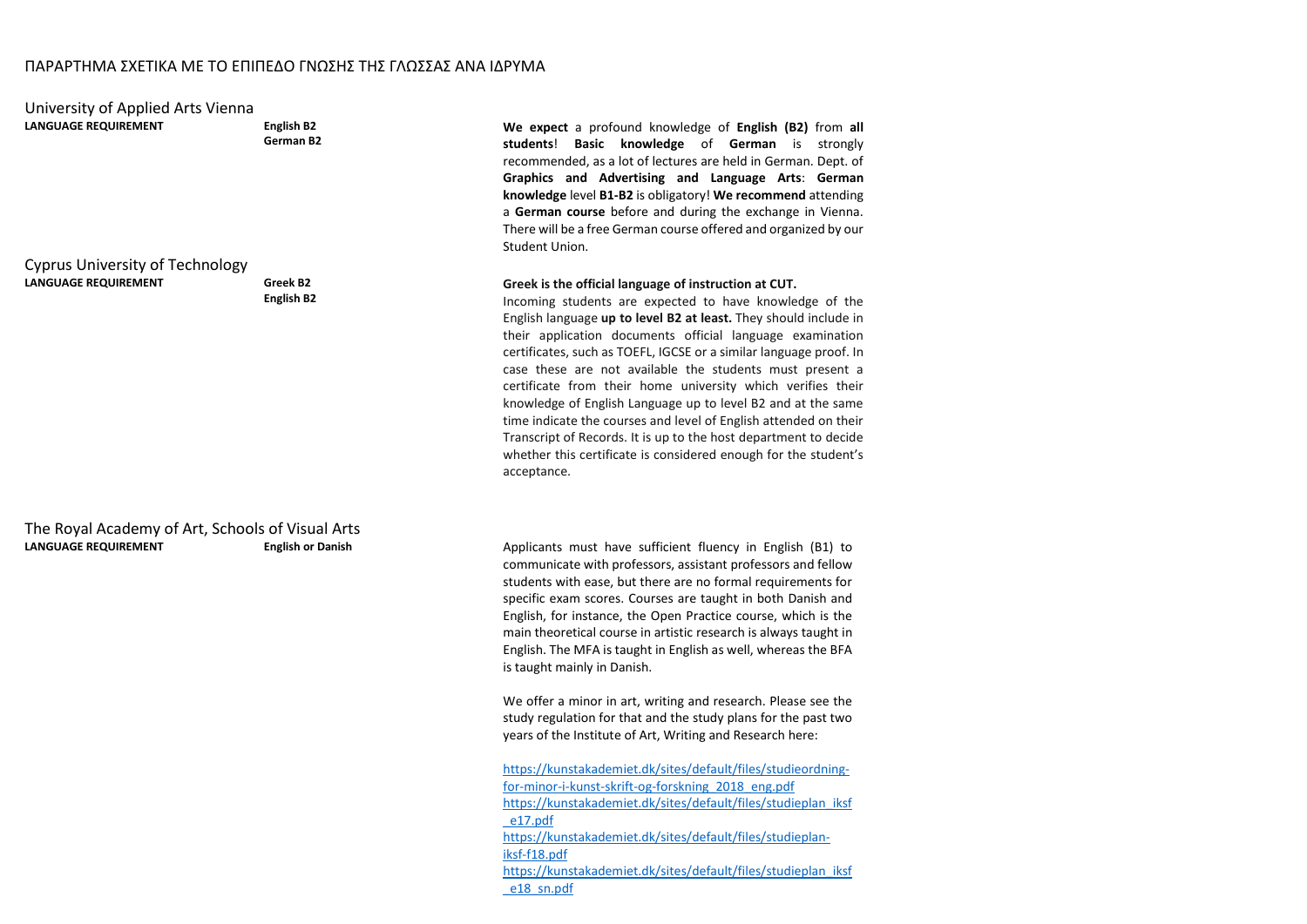for individual faculties or areas of study that differ from

| École Nationale Supérieure des arts décoratifs Paris                            |                                                                                               |                                                                                                                                                                                                                                                                                                                                        |
|---------------------------------------------------------------------------------|-----------------------------------------------------------------------------------------------|----------------------------------------------------------------------------------------------------------------------------------------------------------------------------------------------------------------------------------------------------------------------------------------------------------------------------------------|
| <b>LANGUAGE REQUIREMENT</b>                                                     | French                                                                                        | Applicants must have sufficient fluency in French (B1).<br>Courses are usually taught in French at the Ecole Nationale<br>Supérieure Décoratifs. But individual advice is given also in<br>English by students and teachers. A proof of French<br>language proficiency is not required.                                                |
| <b>LANGUAGE REQUIREMENT</b>                                                     | École Supérieure des beaux-arts Tours Angers Le Mans (EPCC esba TALM)<br>English B2/French B1 | Language of instruction is French but most classes are<br>English-friendly. An intermediary knowledge of French is<br>required (B2).                                                                                                                                                                                                   |
| Université Paris 8<br><b>LANGUAGE REQUIREMENT</b>                               | French (B2) or English (B2) in 2 <sup>nd</sup> cycle                                          | Niveau de langue : posséder un niveau de langue suffisant<br>pour suivre les cours en français (niveau B2 recommandé)                                                                                                                                                                                                                  |
| Université De Picardie Jules Verne - Amiens<br><b>LANGUAGE REQUIREMENT</b>      | French (B2) or English (B2) in 2 <sup>nd</sup> cycle                                          | Niveau de langue : posséder un niveau de langue suffisant<br>pour suivre les cours en français (niveau B2 recommandé)                                                                                                                                                                                                                  |
| Ecole Supérieure d'art des Pyrénées Pau - Tarbes<br><b>LANGUAGE REQUIREMENT</b> | French and English (B2)                                                                       | La majorité de l'enseignement se déroule en langue<br>française. Un test de français correspondant au niveau B2 du<br>cadre européen commun de référence pour les langues est<br>exigé.                                                                                                                                                |
| Philipps-Universitat Marburg<br><b>LANGUAGE REQUIREMENT</b>                     | <b>German and English (B1)</b>                                                                | As a rule, the language of instruction is the institution's<br>official language and/or English. This applies to both the<br>sending and receiving institution.                                                                                                                                                                        |
|                                                                                 |                                                                                               | The Philipps-Universität Marburg recommends a<br>minimum level of B1, as defined by the Common<br>European Framework of Reference for Languages, in the<br>language instruction. A level of B2 is advisable. In<br>philology courses the language of instruction is often the<br>language of the region studied. Language requirements |